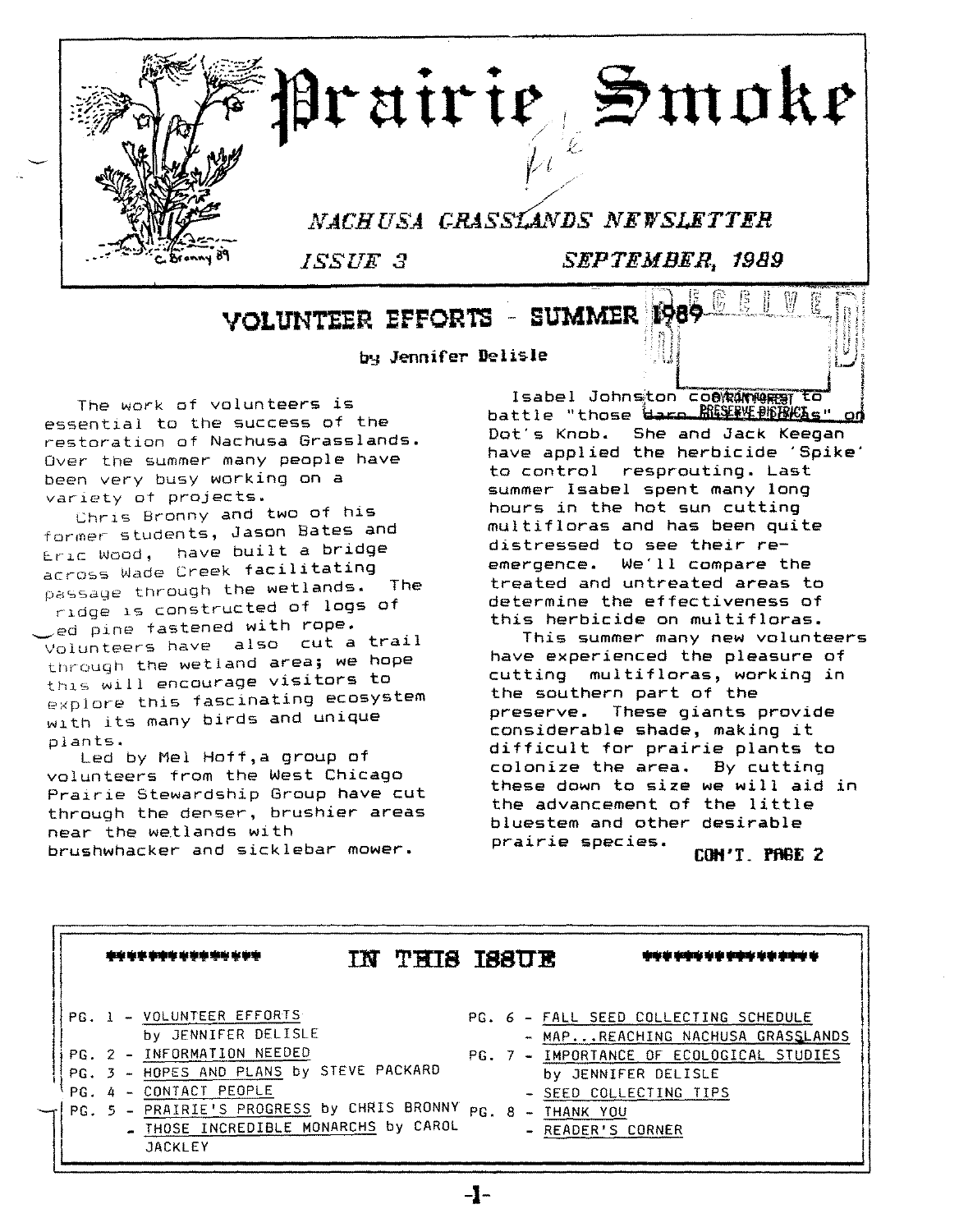A lot of effort has been directed toward restoring the *rare* savanna ecosystem at Nachusa. Through decades of fire suppression and grazing the savanna has become overrun by woody invaders and a weedy understory. This summer work crews have either girdled or cut all undesirable trees. This will eventually open up the canopy, allowing oak seedlings and a savanna mix of grasses and forbs to become established. Bottlebrush grass, Virglnia wlld*rye* and Smooth Solomon's Seal *are* a few of the species which have been planted this year. done oy groups of scouts from nearby Camp Lowden. Each Wednesday for five weeks a group from the camp worked on restoration projects at Nachusa, gaining credit toward their conservation merit badges. In addition to gIrdling, they cut sumac and multiflora rose. The enthusiasm and good humor of leaders Jamie Pennington and Dan Reilly made these trips educational and fun for all of us.

The two westernmost knobs of the preserve are receiving special attention this year. They have been "adopted" by two volunteers from the Chicago suburbs who must love a challenge. Julie Rocco and Chris McCauley have chosen this area of sheep sorrel and multiflora rose as their minirestoration project. Through their etforts we'll soon see a revival of the prairie in this pampered spot.



DOWNY GENTIAN (Gentiana puberulenta) Lennie Ashford

The deep bluishpurple flowers of the Downy Gentian can be found at Nachusa Grasslands. It is one of the few Autumn flowers that can survive in the shade of the tall grasses.

## **INFORMATION NEEDED**

I wish to continu<del>e</del>-receiving PRAIRIE SMOKE. (We are in the process of finalizing our mailing list. We need your response to insure we have your correct address and you wish to stay on the 1ist .)

\_\_\_\_\_ 1 would like to receive a copy of the VISITOR'S GUIDE to the Nachusa Grasslands. The GUIDE will be available at the Grasslands once an appropriate container is installed.

I am willing to help on: seed collecting, burning, ecological studies, brush cutting, education/promotion, newsletter, fund raising, or other efforts at Nachusa (specify). (Please CIrcle your particular Lnterests or comment below.)

.<br>The composition of the state of the composition of the state of the component of the composition of the accuracy .<br>2012-ben 2014 an der Steutschen werden der Steuten des Nichtsprechen anderen der der Beitrichen Architectungen and the company of the company of the company of the company of the company of the company of the company of the ----.---- ------ ..------ ---------- -------- NAf1E ADDRESS \_\_\_\_\_\_\_\_\_\_\_\_\_\_\_\_\_\_\_

CITY \_\_ .\_~~ STATE \_

 $2 IP \qquad P$ HONE ( \_\_ )  $-$ 

PLEASE PROVIDE THE INFORMATION NEEDED AND RETURN TO: THE NATURE CONSERVANCY, ILLINOIS FIELD OFFICE,79 WEST MONROE, CHICAGO, I' 60603. -<br>|<br>|-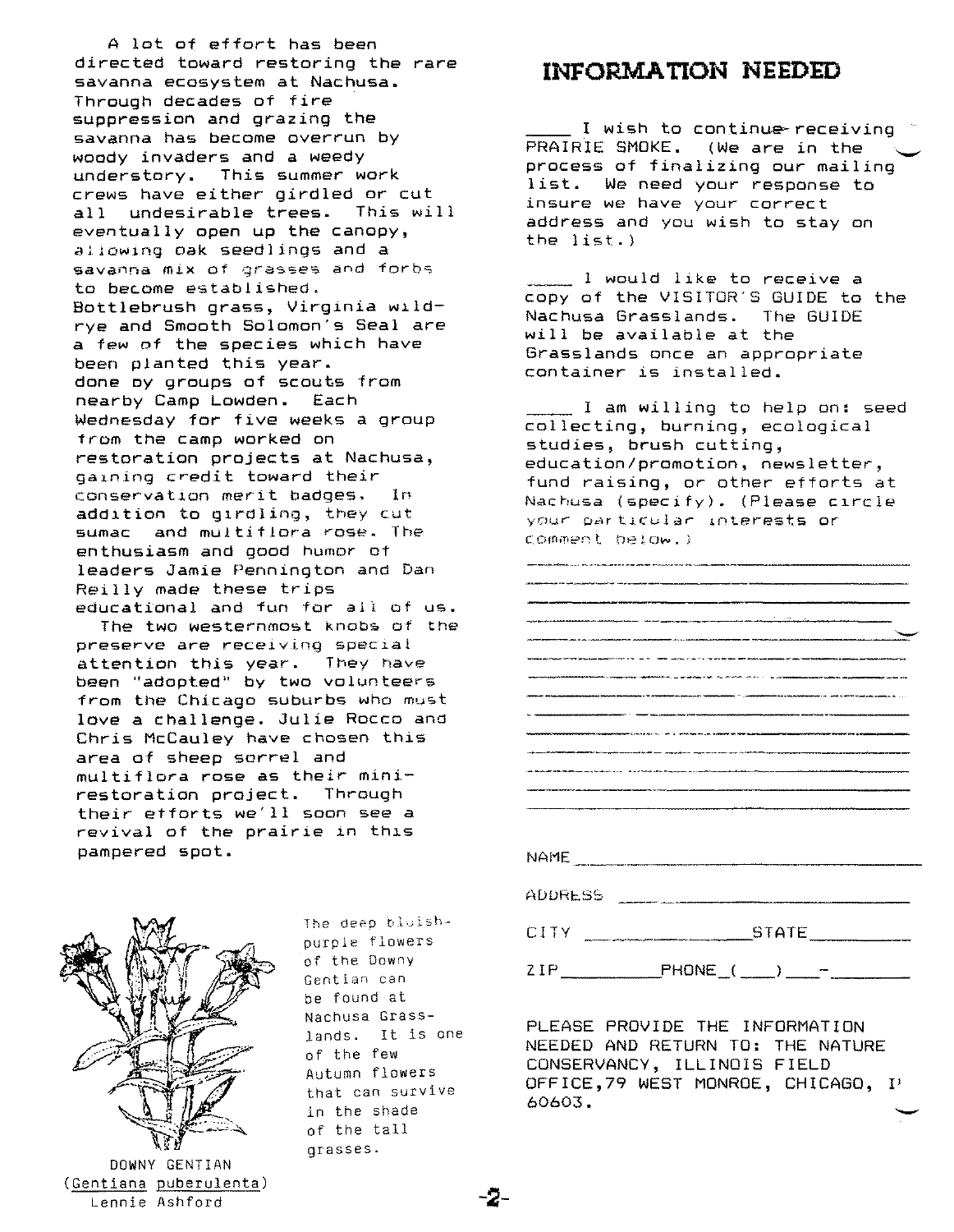

## HOPES AND PLANS

#### b~ STEUE PACKARD

I've heard it said that Nachusa Grasslands is the most important project the Conservancy has ever done in Illinois. It is certainly the largest of our preserves as well as our most ambitious management challenge. Yet its future, and how important it will become, are not as easy to predict. Let me start by outlining what we know or expect in the near term.

Of the 610 acres in the existing 1reserve, about 50 acres are ~oodland (former savanna), 40 acres are marsh or fen, 20 acres are high quality prairie, 150 acres are degraded prairie which are gradually recovering from lntensive grazing, and 350 acres are croplands in wheat, corn, soybeans, or set-aside programs. Of the 350 acres of cropland about 50 acres have been replanted to prairie species.

Nachusa's woodlands once had a grassy and flowery prairie-like understory. They too have been degraded by heavy grazing and need some replanting and many years of controlled burning to regain their natural richness. Very limited savanna restoration planting was begun in 1988.

The long term security of this preserve would be very much improved by some additional acquisitions. The best quality savanna, the best quality marsh, and a piece of high quality prairie with the endangered woolly milkweed - all these are still on private land adjacent to the preserve. Adding a few hundred additional acres to the core preserve habitat would be a great

benefit to many of the key wildlife<br>species. And acquiring a "corridor" And acquiring a "corridor" of land to link this preserve to Franklin Creek State Park would also be a big plus.

We have approached some adjoining landowners and told them that we would be interested in buying nearby land at a fair price from owners who want to sell. That leaves two issues left to discuss. The first one is: how will we get the money to pay the bills? The second is: how will we restore and manage this preserve over the long haul?

The answer to both questions is a shock to some people. The Conservancy depends on voluntary contributions from individuals for the bulk of its funding. And we also depend on the work of volunteers to accomplish the bulk of our preserve management. We believe this large project was so important that we could find a way to pay the bills. If you can make a small contribution, or if you can afford to make a substantial one, please do. If you know of anyone we should approach for <sup>a</sup> major contribution , please let us know that too.

Hundreds of people are Illinois Conservancy volunteers on dozens of preserves. We could never hope to hire staff to do all the work they do. And, because so much restoration is necessary, Nachusa Grasslands needs more management work than any other of our preserves. We wouldn't even attempt to assemble a preserve like this if it weren't for the dedication and personal generosity of people like Chris Bronny, Isabel Johnston, Tim Keller, Dennis Lubbs, Ellen Baker, Robert Betz and Hazel Reuter and many others.

Even so we need stewardship funds. Fencing has cost us a few hundred dollars so far. We hired Rich Welch to combine prairie seed for the restoration. We hired Ron Panzer to study our rare small animals and make professional management recommendations. A \$10,000 donation earmarked for stewardship paid for these and similar important things.

CON'T. PRGE 4

-s-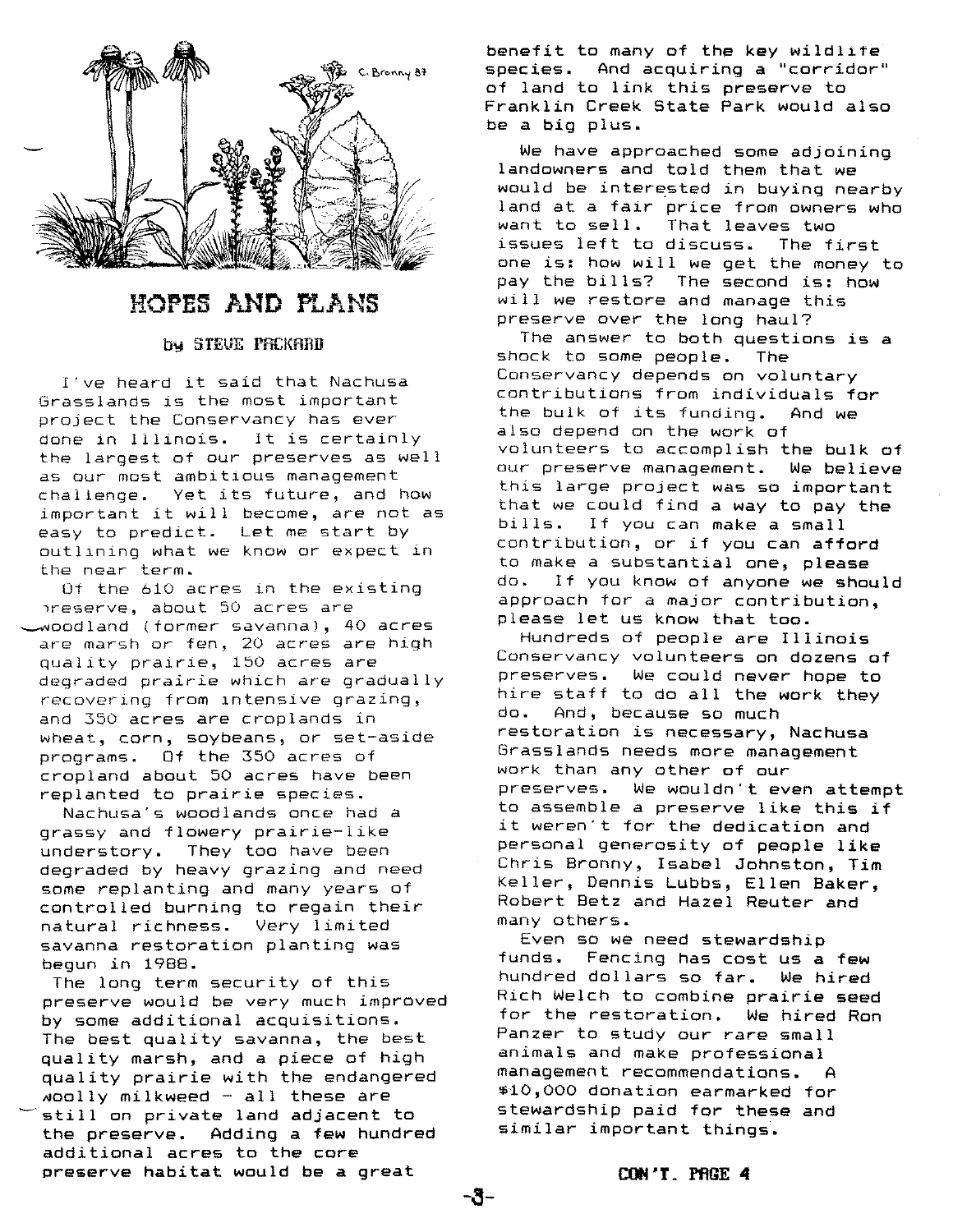And the future? If contributions and volunteer work can sustain it, we hope to do the following: 1. Buy more land. Connect the preserve with Franklin Creek State Park so the animals of both places can benefit from the increased habitat. 2. Restore 50 to 100 acres of cropland each year, weather permitting. 3. Publish a newsletter. 4. Prepare a map and trail guide for visitors. 5. Remove all existing fences within the preserve. 6. Plug or dismantle the *tile* system to restore the water table and wetlands within the preserve. 7. Restore all the plant species that were likely to have been here prior to plowing and grazing. 8. Reintroduce a small herd of buffalo and possibly elk, to major parts of the preserve. 9. Reintroduce certain small animals as determined by appropriate research (for example: Franklin's ground squirrel, hog-nosed snake, broadwinged skipper).

The restoration of missing species is probably what we are asked about the most. It is one of the most important features of the long term vision of what Nachusa Grasslands is all about.

There are more than one hundred prairie preserves in Illinois. Most are so small that ecologists believe they will gradually lose many species over the decades and centuries. Few preserves are large enough to support even a single breeding pair of prairie birds. Prairies of less than 100 acres are expected to lose many of their butterflies and bther invertebrate species. No Illinois prairie has felt the tread of buffalo for over one hundred years. Prairie chickens do not survive on any Illinois prairie. Yet many of the rare plants at Nachusa are thought to depend on disturbance such as the wandering buffalo herds caused. I say "thought to depend" because no one really knows. The eastern tallgrass prairie was gone as a functioning ecusystem before the science of ecology was born. No one has ever studied it. How much the long-term survival of some species

depend on others, no one can say for sure. But we know enough to be confident that it makes a lot of sense for conservationists to try to rebuild at least one eastern tallgrass prairie as complete and intact as possible.

None of us alive today will ever see a fully restored Nachusa Grasslands in the robust glory of ecological health. Many of its lessons will only be learned by our descendants. But we who have the opportunity to work on it have an extraordinary privilege. We can witness and participate in the beginning of something awesome and wonderful, the rebirth of a massive, complex grassland landscape.



**CONTACT PEOPLE**

| NEWSLETTER:    | JULIE ROCCO<br>312/960-2873    |  |  |  |
|----------------|--------------------------------|--|--|--|
| BURNING:       | MIKE CROWE<br>815/393-4572     |  |  |  |
| BRUSH CONTROL: | ED PLESKOVITCH<br>815/626-8092 |  |  |  |

If you are interested in any of these area of work at Nachusa Grasslands please call these CONTACT PEOPLE and get the latest information available.

-4-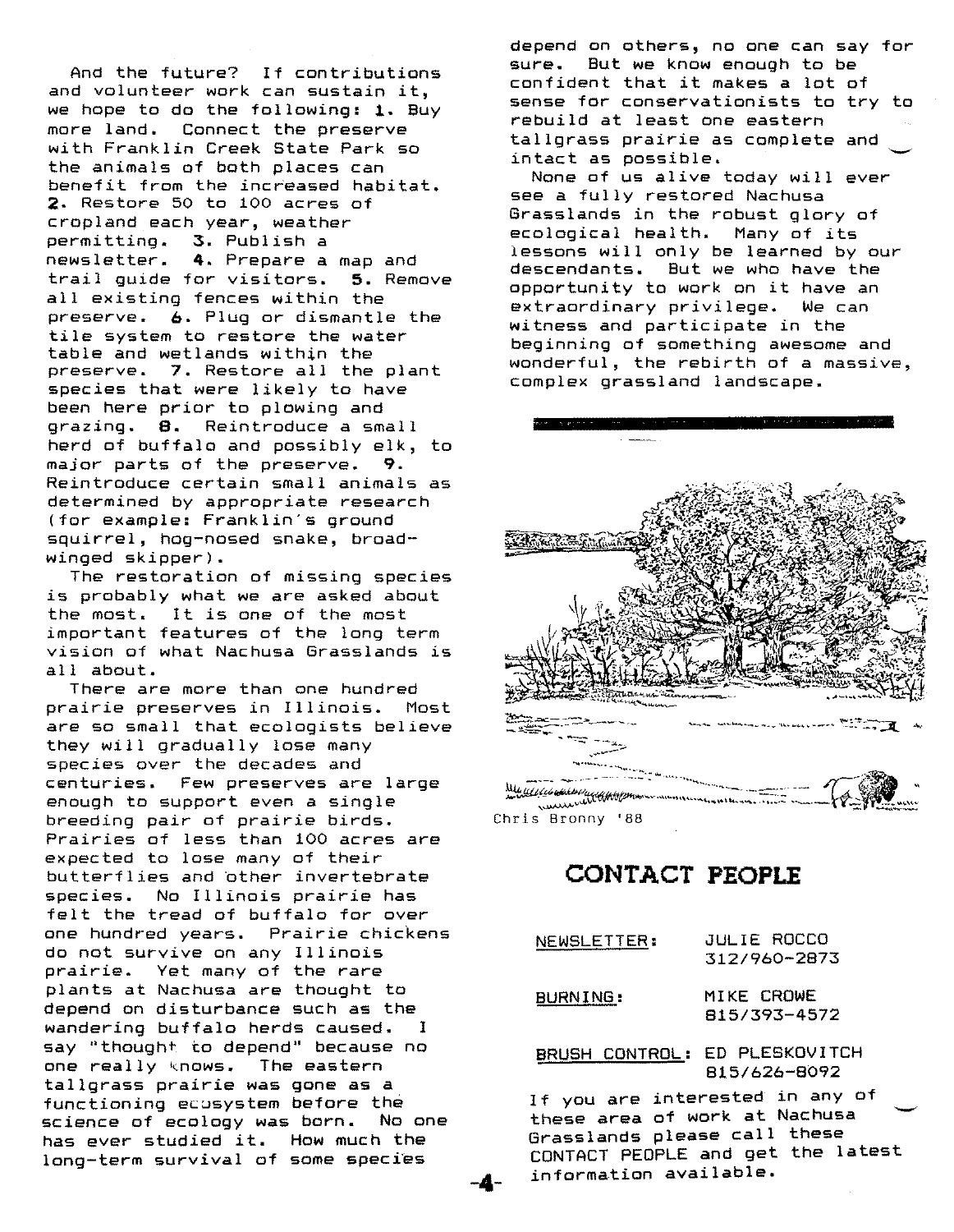### **PRAIRIE'S PROGRESS**

#### **By** Chris Bronny

*This* has been an exciting summer for me out at Nachusa Grasslands. I not only learned some new plants, but some exciting discoveries were made.

From a restoration standpoint, one of the most satisfying things accomplished was the reintroduction of species (by seed) that should be thriving out at the Grasslands, but are presently missing. With luck,in a few years we will be seeing the homecoming of Indian paintbrush (Castilleja coccinea), glade mallow (Napaea dioica), golden alexanders *(Zizia* aurea), swamp saxifrage (Saxifraga pensylvanica), veiny pea (Lathyrus venosus) and northern bedstraw (Galium boreale).

Blue-joint grass (Calamagrostis canadensis) and fowl manna grass (Glyceria striata) were found in an isolated wet meadow in the western portion of the preserve. Healthy populations of sweetscented Indian plantain (Cacalia suaveolens) and sensitive fern (Onoclea sensibilis) were observed in a sedge meadow in the northwest corner.

The prairie is beginning to show itself in the area seeded in 1987. Stiff goldenrod (Solidago rigida) *is* coming up in impressive numbers. Canada wild-rye (Elymus canadensis) has already flowered and *is* setting seed. Gray goldenrod (Solidago nemoralis) and flowering spurge (Euphorbia corollata) are moving in on the perimeters of the seeded areas from the nearby high quality knobs.

Since the return of the rains throughout July and August the whole preserve has really perked up. The stands of little bluestem (Andropogon scoparius) around the base of the knobs look great, and should be a gorgeous maroon-orange in October. Rough blazingstar (Liatris aspera) is thick this year, and will be a treat to see in September. Autumn is a fantastic season on the prairie. Try to get out for a visit! **-5-**



### **THOSE INCREDIBLE MONARCHS**

#### **By CarD I Jackley**

On my last two outings to count butterflies at Nachusa Grasslands during August, I counted upwards to 87 monarch butterflies *in* a 10' section on both sides of me for over a mile. Some were in bad color and could barely fly, I knew they would not make the migration. Others were mating as they flew through the air getting ready for their last brood.

I wondered about their life cycle with some dying and others mating. I came home and read about this most interesting butterfly.

According to my information, this species is in the family of Milkweed Butterflies with only four kinds in North America. The Monarch is the only one in our area. The male has one dot on each of it's hind wings that are sex pouches and brush-like hair pencils within the abdomen. In courtship, the males extend these brushes, releasing scents that subdue the female during mating.

Monarchs *in* April - June are seen in the south, have broods and migrate northward. During July - August they are residents here and have broods. In September October the individuals we see are migrating southward.

The Monarch is the only butterfly that migrates on a regular basis but no single individual makes the entire roundtrip journey. In the fall the

**(:ON'T \_ PAQE ?**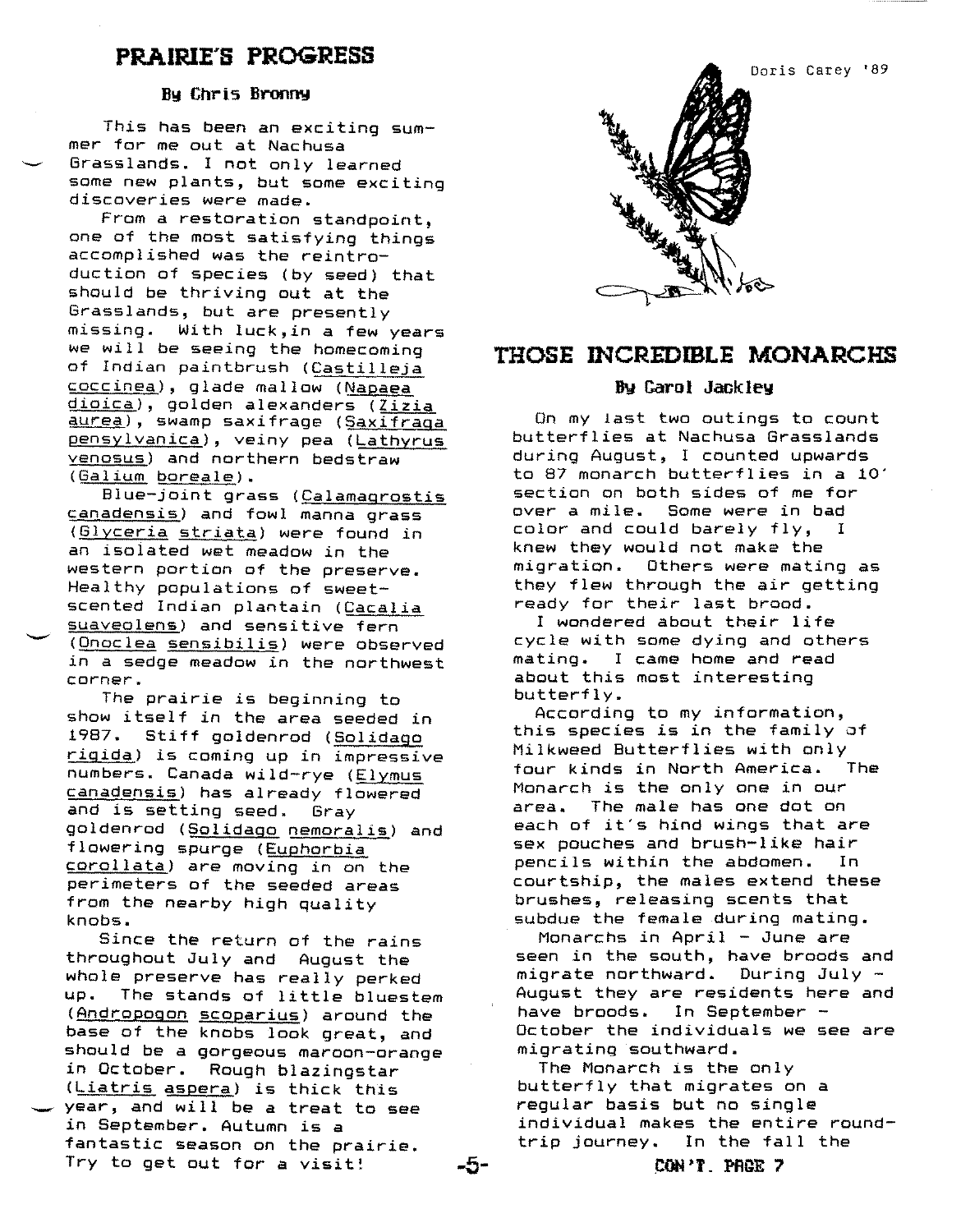# Fall Seed Collecting Schedule

Seed collecting trips will begin at 9:00 am and run until noon. Please  $\smile$ be prompt. Seeds can not be collected when wet, so if it has rained, trip may be postponed. Call trip leader.

- Saturday, Sept. 23 9:00 am Trip leader: Hazel Reuter. Meet at Hazel's house, 897 Union Rd. (south of Dixon on Route 26 corner of 26 and Union). Phone *815/376-5834.*
- Sunday, October 1 9:00 am Trip leader: Dennis Lubbs. Call Dennis at *815/379-9060* for location.
- Saturday, October 7 9:00 am Trip leader: Julie Rocco. Meet at Nachusa Grasslands sign on Lowden Rd. Phone *312/960-2873* for details.
- Sunday, October 15 9:00 am Trip leader: Esther Schippers. Meet at intersection of Illinois Routes 26 and 30, at the northeast corner. Phone *815/562-3470* for details.
- Saturday, October 21 9:00 am Trip leader: Mike Crowe. Call Mike at *815/393-4572* for location.

details.

- Saturday, October 28 9:00am Trip leader: Chris Bronny. Meet at Nachusa Grasslands sign on Lowden Rd. Phone *309/932-2593* for details.
- Sunday, October 29 9:00 am
- Saturday, November 4 9:00 am

Trip leaders: Don and Dennis Nelson. Meet in Amboy at the USDA Service Center on the south edge of town on Hwy 52. Phone Don at *309/791-0194* or Denn~s at *815/672-8396* for

Trip leader: Chris Bronny. Same as above.

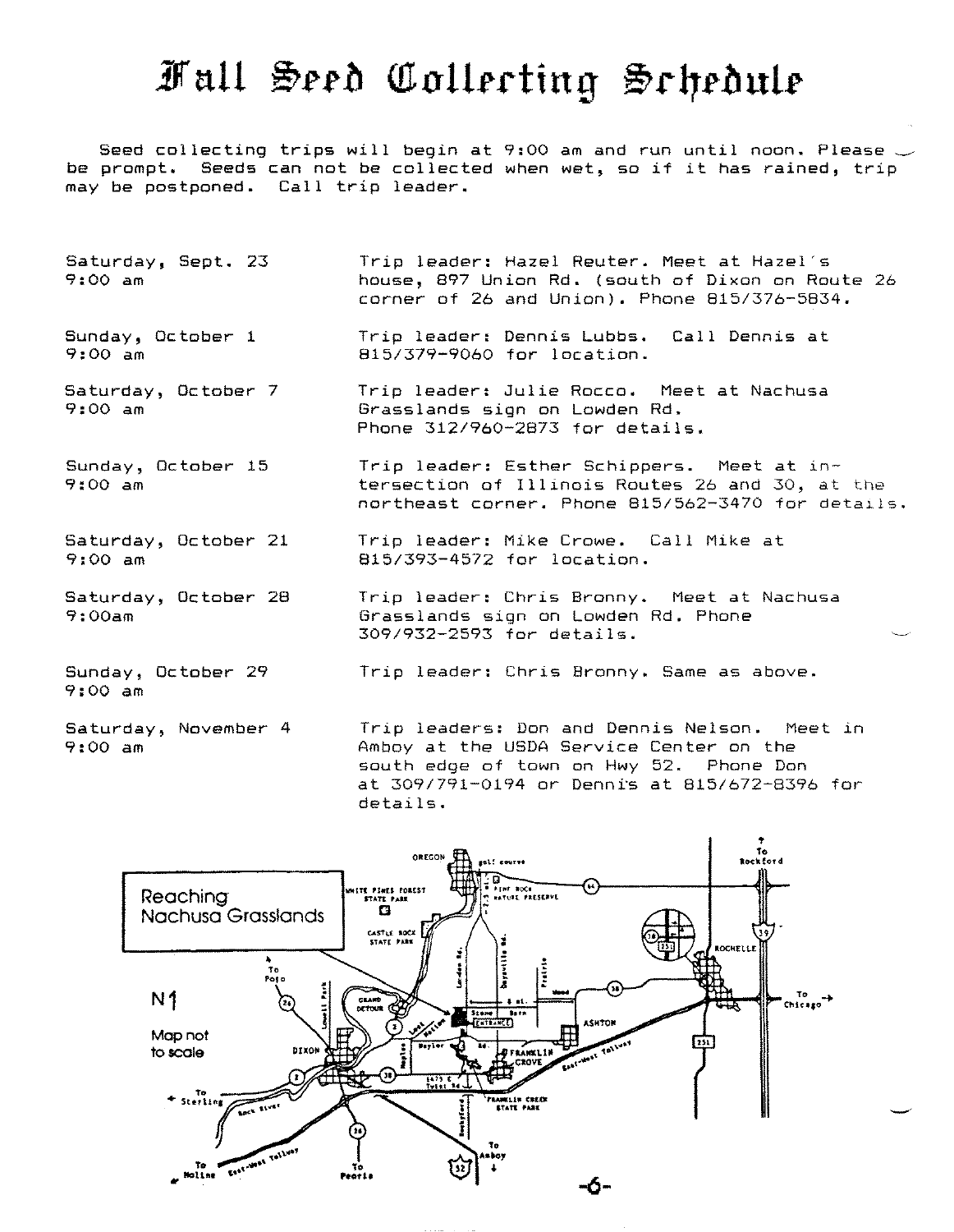

**Bu Jennifer Delisle** 

--- Ecological studies playa very important role in the restoration of Nachusa Grasslands. In order to restore the natural balance, we must first understand how human interference has upset that balance. This process begins by conducting inventories of the plant and animal communities present. Ron Panzer,from Northeastern Illinois University, has conducted a preliminary study of the lnsect populations at Nachusa. As part of the ongoing work of this study, Carol Jackley and Rita Babin are monitoring butterflies along a "butterfly census route

ROf) has tound the area to be lacklng in several insect species which are characteristic of habitats similar to Nachusa. He has thus re-introduced froghoppers, lesser fritillaries and other species which should be present.

In another study, Vicki Nuzzo and Marlin Bowles are examining several populations of the rare Hill's thistle (Cirsium hillii), an endangered plant in Illinois.

People with non-science backgrounds can take part in ecological studies too. Mary Adams had heard The Nature Conservancy was looking for volunteers to conduct plant population studies at Nachusa. With a little guidance from a staff member she is now monitoring populations of kittentails (Besseya bullii) and fame flower (Talinum rugospermum).

## **SEED COLLECTING TIPS**

(1) Be sure to obtain permission before collecting seed.

(2) Always be careful not to damage the *area* in any way when collecting seed.

(3) Study the plant whose seeds you plan to collect so you can recognize it when gone to seed.

(4) Collect seed at the right time so they will come off easily. Never collect seed in the rain.

( 5) Never mix seeds together.

(6) Always label you collections accurately. Record -- species, date, and where collected.

(7) The best thing to collect seeds in is a paper bag. Envelopes work well also.

## THOSE INCREDIBLE MONARCHS

 $\label{eq:3} \begin{minipage}[t]{0.9\textwidth} \centering \begin{minipage}[t]{0.9\textwidth} \centering \begin{minipage}[t]{0.9\textwidth} \centering \end{minipage}[t]{0.9\textwidth} \centering \begin{minipage}[t]{0.9\textwidth} \centering \end{minipage}[t]{0.9\textwidth} \centering \begin{minipage}[t]{0.9\textwidth} \centering \end{minipage}[t]{0.9\textwidth} \centering \begin{minipage}[t]{0.9\textwidth} \centering \end{minipage}[t]{0.9\textwidth} \centering \begin{minipage}[t]{0.9\textwidth} \centering \end{min$ 

 $CMY$ Midwestern Monarchs begin to congregate and continue south all the way to middle Mexico, where they spend the winter among fir forests at high altitudes. Winter outterflies *are* sluggish and do not reproduce; they venture out to take nectar on warm days. Both Mexican and international efforts are underway to protect the millions of Monarchs that come to Mexico. In California, nearly all the roosting sites face threatening development.

The northward migration in spring is less noticeable. The adults head north, breed along the way, generally in the southern states, lay eggs, and die. Their offspring then fly north and breed in turn, reaching as far north as Canada.

I hope this has helped the readers understand these insects and now know why I used the title, "Those Incredible Monarchs".